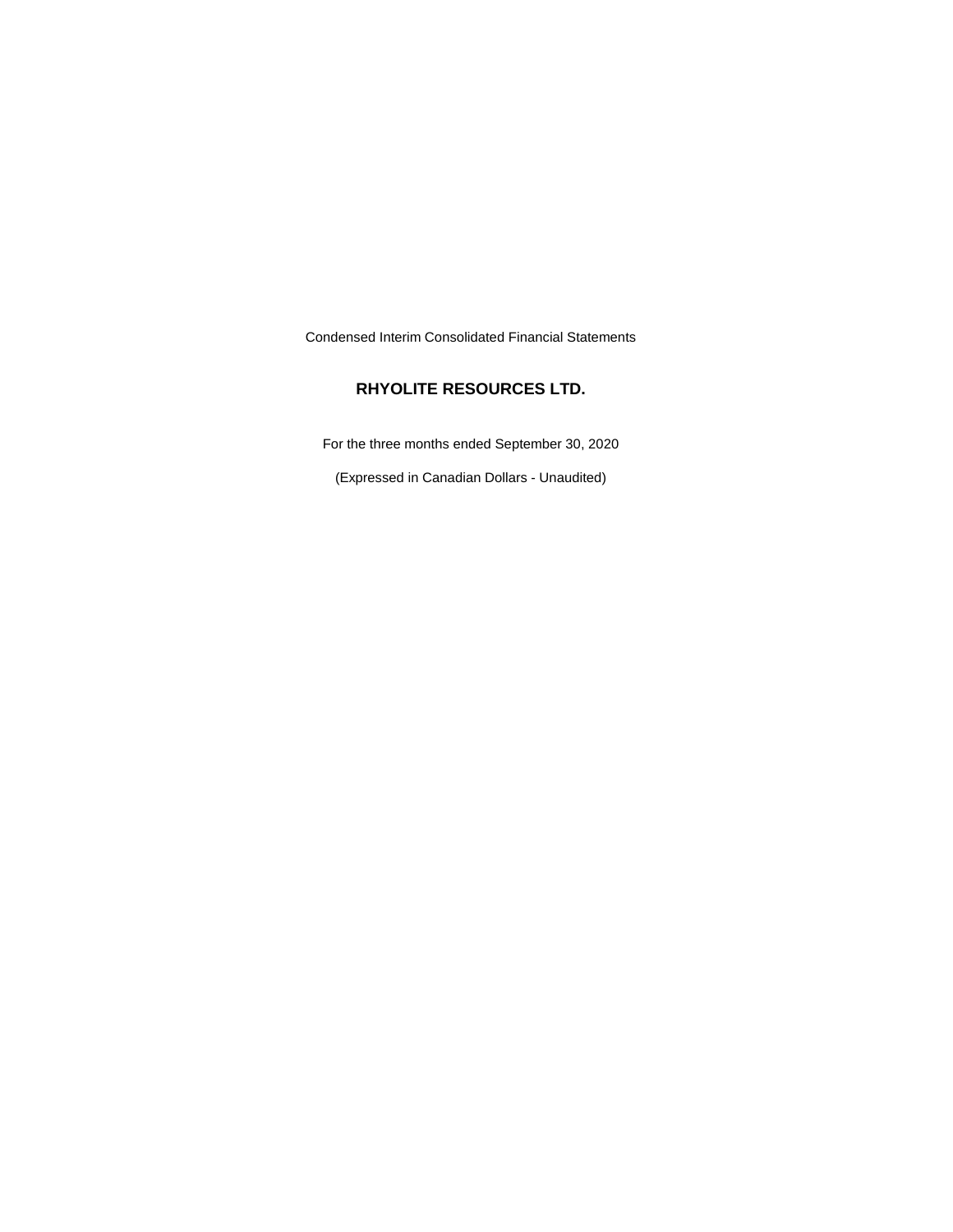# **Management's Comments on Unaudited Condensed Interim Financial Statements**

The accompanying unaudited condensed interim consolidated financial statements of Rhyolite Resources Ltd. (the "Company") for the three months ended September 30, 2020 have been prepared by management and approved by the Board of Directors of the Company.

These financial statements have not been reviewed by the Company's external auditors.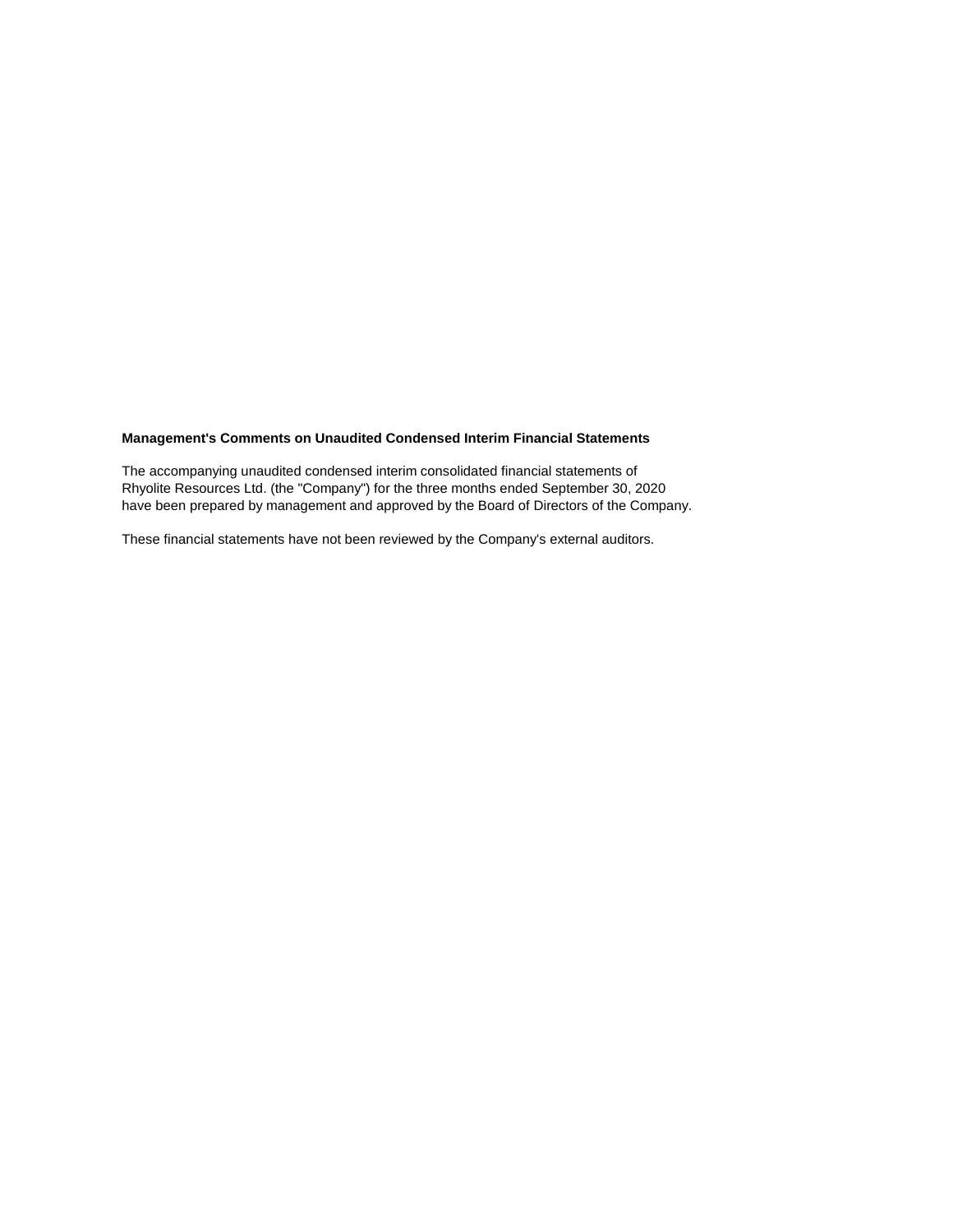Condensed Interim Consolidated Statements of Financial Position

(Expressed in Canadian dollars - unaudited)

|                                                                                                                                        | September 30,                       | June 30, |                                     |
|----------------------------------------------------------------------------------------------------------------------------------------|-------------------------------------|----------|-------------------------------------|
|                                                                                                                                        | 2020                                |          | 2020                                |
| <b>ASSETS</b>                                                                                                                          |                                     |          |                                     |
| Current assets:<br>Cash                                                                                                                | $$2,564,654$ \$                     |          | 2,579,446                           |
| Amounts receivable (Note 5)                                                                                                            | 855                                 |          | 671                                 |
| Total current assets                                                                                                                   | 2,565,509                           |          | 2,580,117                           |
| Exploration and evaluation assets (Note 4)                                                                                             | 44,615                              |          | 44,615                              |
| <b>Total assets</b>                                                                                                                    | \$2,610,124                         | - \$     | 2,624,732                           |
| <b>LIABILITIES AND SHAREHOLDERS' EQUITY</b><br><b>Current liabilities:</b><br>Accounts payable and accrued liabilities (Notes 6 and 8) | \$<br>13,745 \$                     |          | 16,477                              |
| <b>Total liabilities</b>                                                                                                               | 13,745                              |          | 16,477                              |
| Shareholders' equity:<br>Share capital (Note 7)<br>Equity reserves (Note 7)<br><b>Deficit</b>                                          | 6,244,992<br>122,683<br>(3,771,296) |          | 6,244,992<br>122,683<br>(3,759,420) |
| Total shareholders' equity                                                                                                             | 2,596,379                           |          | 2,608,255                           |
| Total liabilities and shareholder's equity                                                                                             | \$2,610,124                         | \$       | 2,624,732                           |

Basis of presentation (Note 2)

Events subsequent to the reporting date (Note 11)

See accompanying notes to the condensed interim consolidated financial statements.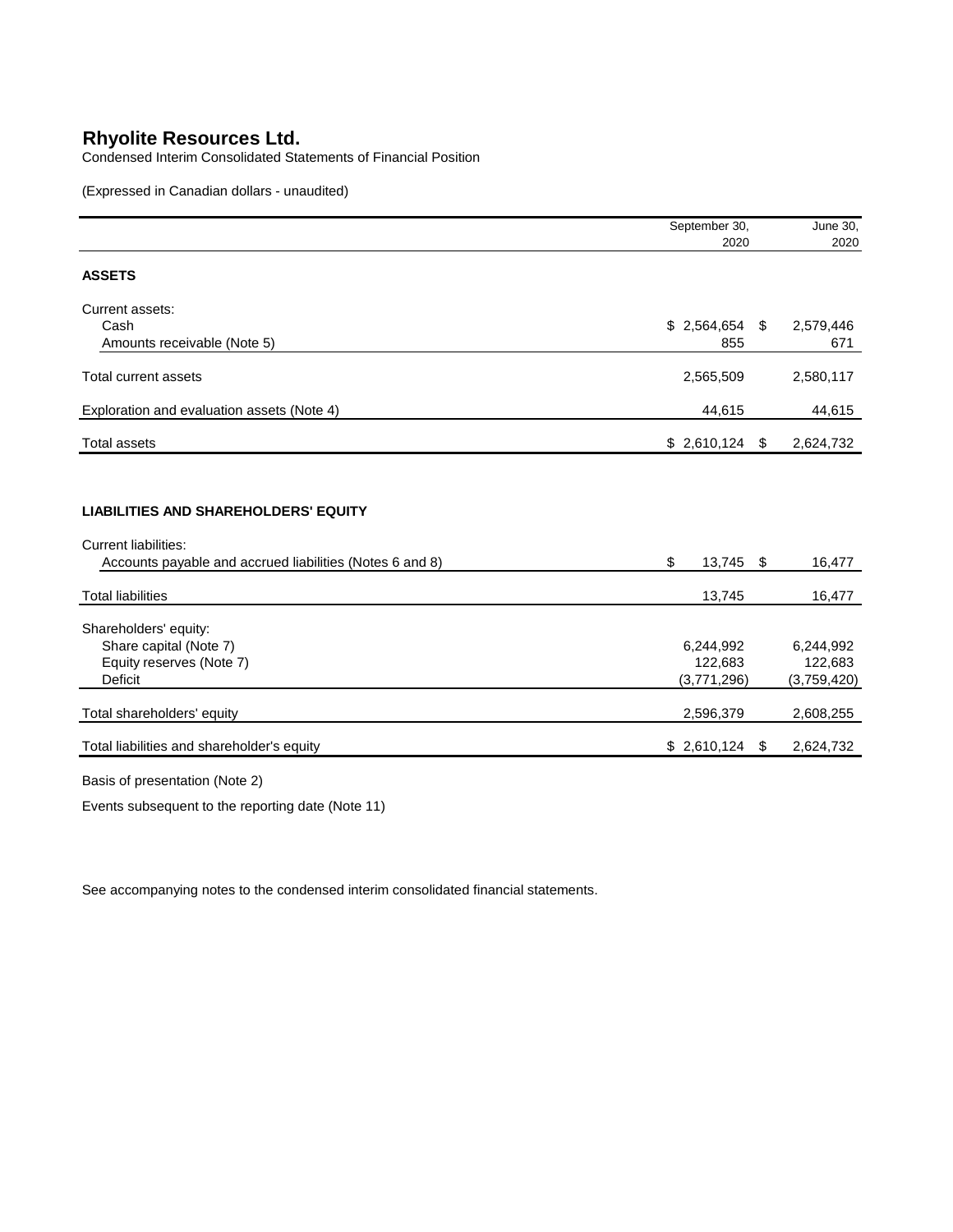Condensed Interim Consolidated Statements of Changes in Equity

(Expressed in Canadian dollars - unaudited)

|                                                    | Number of<br>shares | Share<br>capital      | Equity<br>Reserves | Deficit                       | Total<br>Equity        |
|----------------------------------------------------|---------------------|-----------------------|--------------------|-------------------------------|------------------------|
| Balance, June 30, 2019<br>Loss for the period      | 52,047,200          | 6.244.992<br>\$.<br>- | S<br>122.683       | $$ (3,700,788)$ \;<br>(5.068) | 2,666,887<br>(5,068)   |
| Balance, September 30, 2019<br>Loss for the period | 52,047,200          | 6,244,992             | 122,683            | (3,705,856)<br>(53, 564)      | 2,661,819<br>(53, 564) |
| Balance, June 30, 2020<br>Loss for the period      | 52,047,200          | 6.244.992             | 122.683            | (3,759,420)<br>(11, 876)      | 2,608,255<br>(11, 876) |
| Balance, September 30, 2020                        | 52,047,200          | 6,244,992             | 122.683            | \$ (3,771,296)                | 2,596,379              |

See accompanying notes to the condensed interim consolidated financial statements.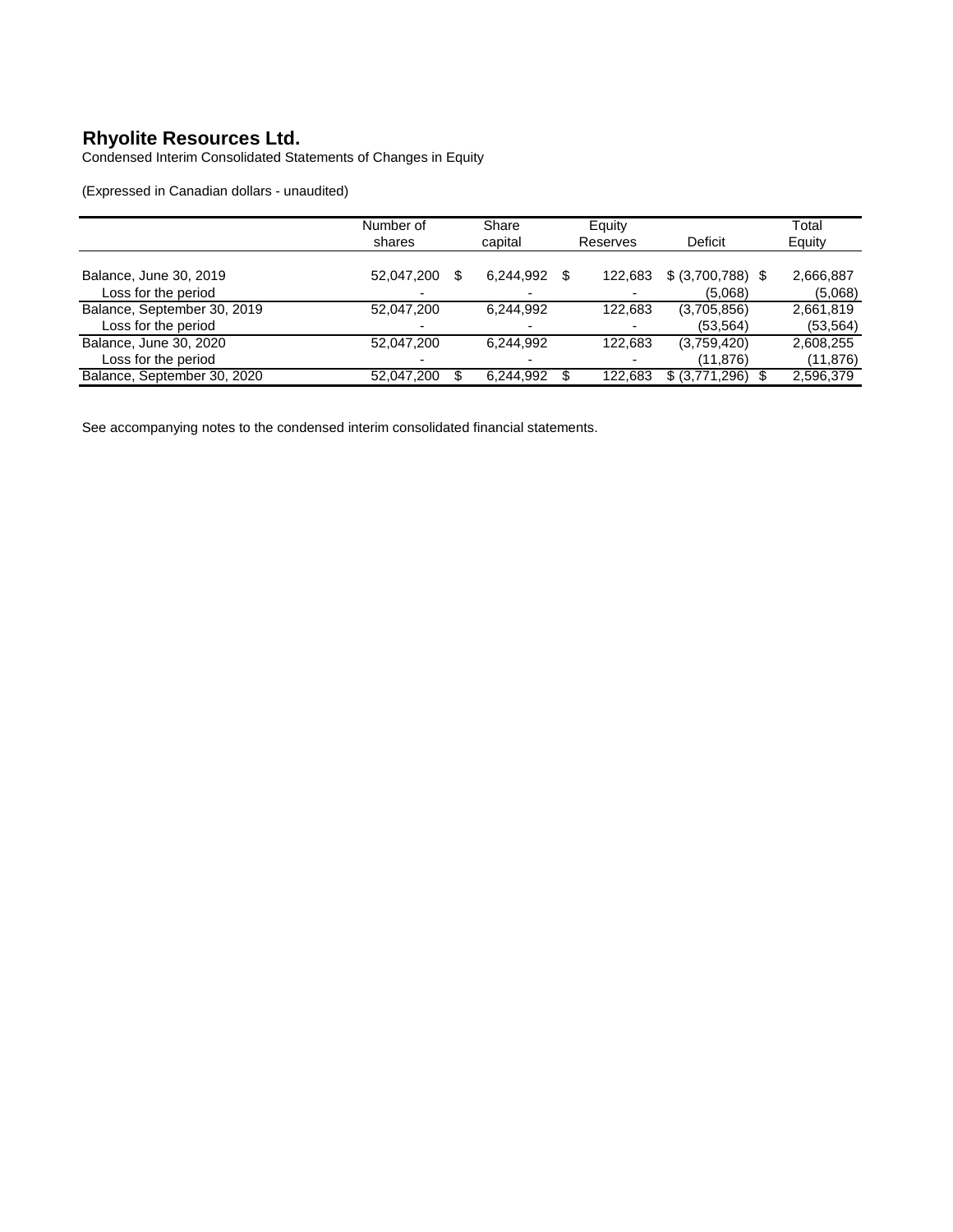Condensed Interim Consolidated Statements of Comprehensive Loss

(Expressed in Canadian dollars - unaudited)

|                                                      | Three Months Ended<br>September 30, |                |      |            |
|------------------------------------------------------|-------------------------------------|----------------|------|------------|
|                                                      |                                     | 2020           |      | 2019       |
| Exploration expenses (Note 4)                        | \$                                  |                | \$   | 2,863      |
| General and administration expenses:                 |                                     |                |      |            |
| Office administration and facilities (Note 8)        | \$                                  | 12,000         | - \$ | 12,000     |
| Transfer agent, listing and filing fees              |                                     | 1,107          |      | 667        |
| Accounting and legal                                 |                                     | 398            |      | 522        |
| Office supplies and services                         |                                     | 345            |      | 398        |
| Shareholder information                              |                                     | 180            |      | 180        |
| Foreign exchange loss                                |                                     |                |      | 79         |
| Interest income                                      |                                     | (2, 154)       |      | (11, 641)  |
| Total general and administration expenses            |                                     | 11,876         |      | 2,205      |
| Loss and comprehensive loss for the period           | \$                                  | 11,876         | - \$ | 5,068      |
| Basic and diluted loss per share (Note 7)            | \$                                  | $0.00\quad$ \$ |      | 0.00       |
|                                                      |                                     |                |      |            |
| Weighted average number of common shares outstanding |                                     | 52,047,200     |      | 52,047,200 |
|                                                      |                                     |                |      |            |

See accompanying notes to the condensed consolidated interim financial statements.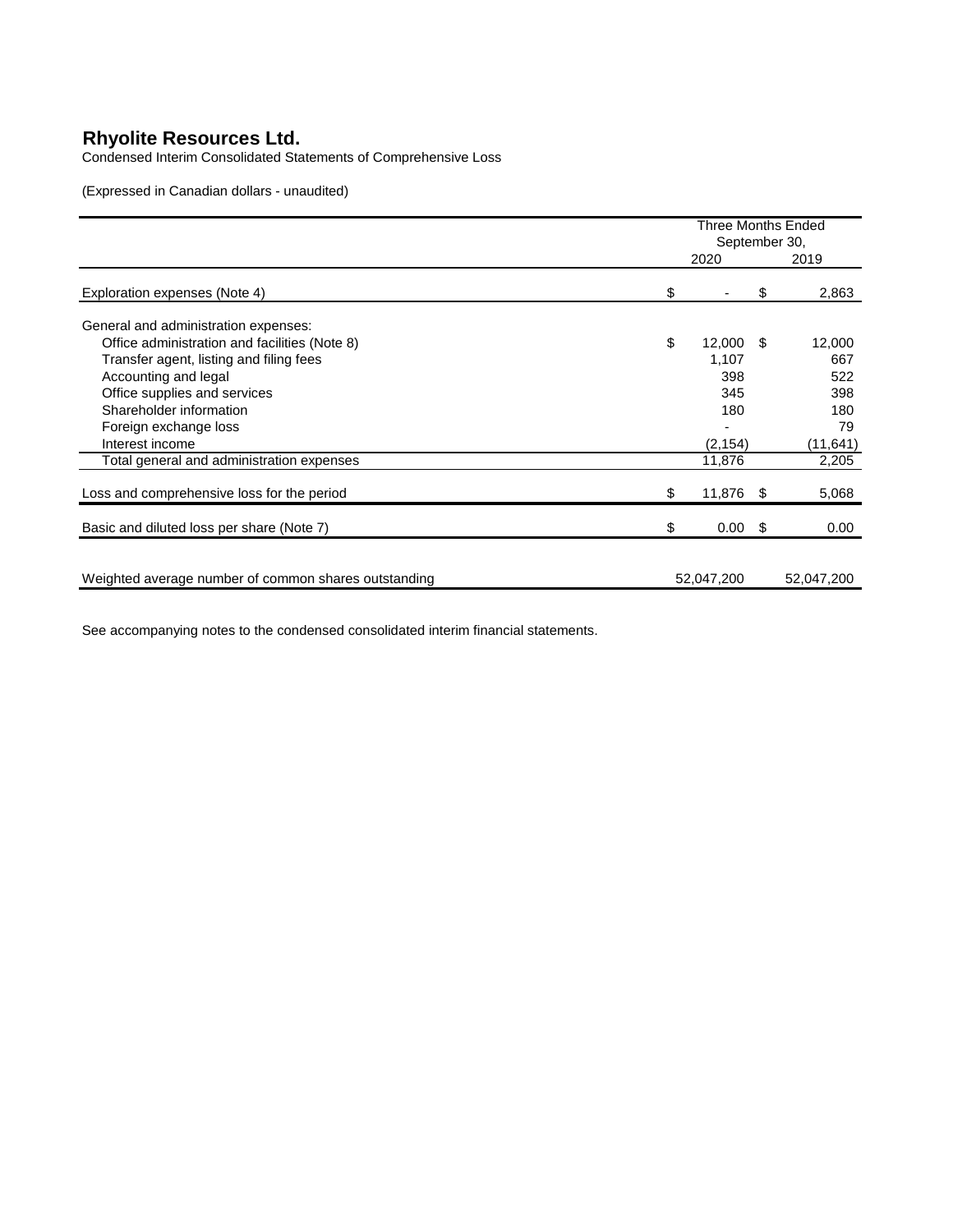Condensed Interim Consolidated Statements of Cash Flows

(Expressed in Canadian dollars - unaudited)

|                                               |                      | <b>Three Months Ended</b><br>September 30, |  |  |
|-----------------------------------------------|----------------------|--------------------------------------------|--|--|
|                                               | 2020                 | 2019                                       |  |  |
|                                               |                      |                                            |  |  |
| Cash (used in) provided by:                   |                      |                                            |  |  |
| Operating activities:                         |                      |                                            |  |  |
| Loss for the period                           | \$<br>$(11, 876)$ \$ | (5,068)                                    |  |  |
| Non-operating income:                         |                      |                                            |  |  |
| Interest income                               | (2, 154)             | (11, 641)                                  |  |  |
| Changes in non-cash working capital balances: |                      |                                            |  |  |
| Amounts receivable                            | (184)                | 70                                         |  |  |
| Accounts payable and accrued liabilities      | (2,732)              | (2,749)                                    |  |  |
| Net cash used in operating activities         | (16,946)             | (19, 388)                                  |  |  |
| Investing activities:                         |                      |                                            |  |  |
| Interest income                               | 2,154                | 11,641                                     |  |  |
| Net cash provided by investing activities     | 2,154                | 11,641                                     |  |  |
| Change in cash for the period                 | (14, 792)            | (7, 747)                                   |  |  |
| Cash, beginning of period                     | 2,579,446            | 2,641,085                                  |  |  |
| Cash, end of period                           | \$2,564,654          | 2,633,338<br>\$.                           |  |  |

#### **Supplemental cash flow information:**

There were no non-cash investing or financing activities during the three months ended September 30, 2019 and 2020.

See accompanying notes to the condensed interim consolidated financial statements.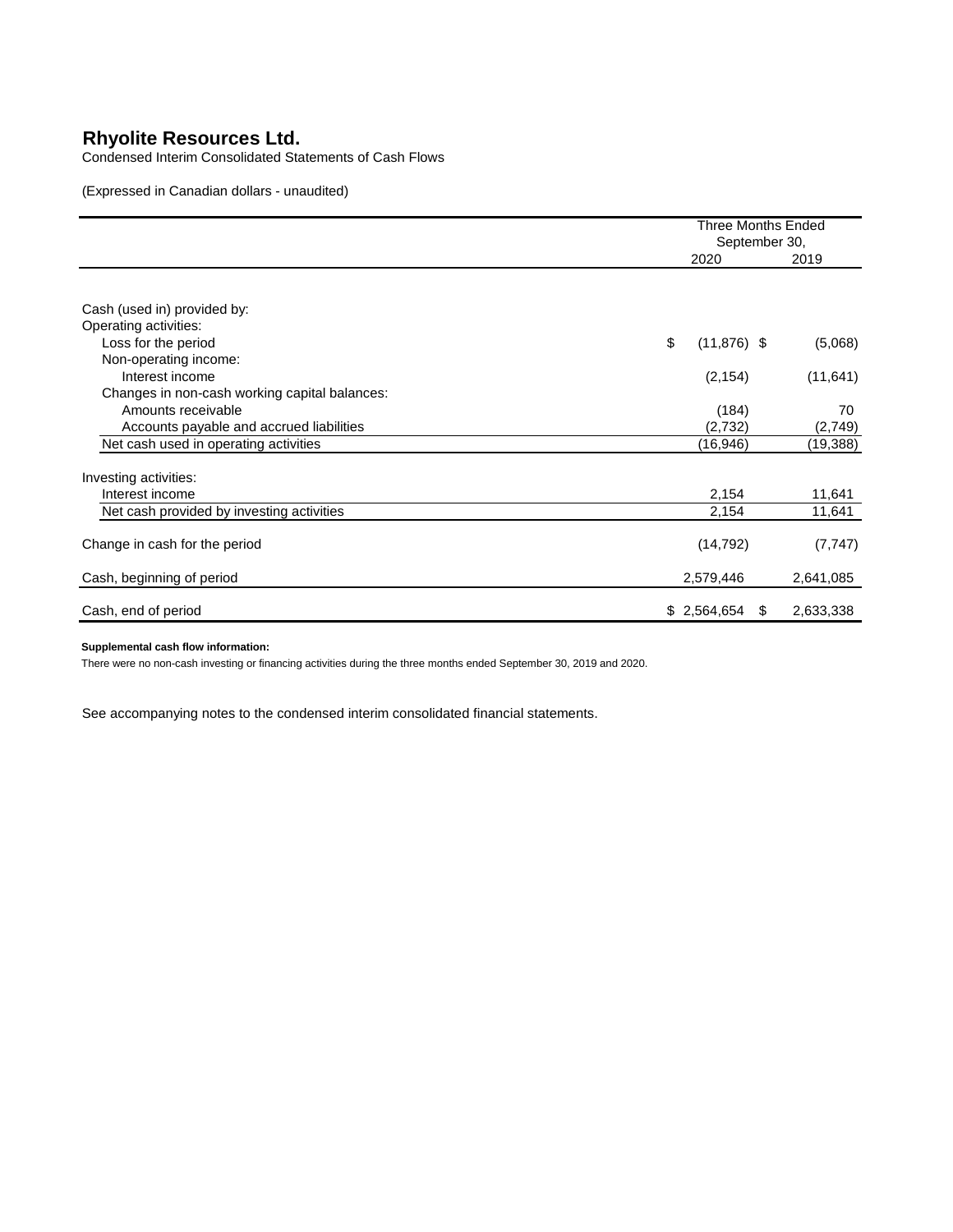#### **1. NATURE OF OPERATIONS**

Rhyolite Resources Ltd. (the "Company") was incorporated under the *Business Corporations Act* (Alberta) on April 6, 2006. Its principal business activities include the acquisition and exploration of mineral properties including the Paxson Project (Note 4) and an option, acquired after the September 30, 2020 reporting date of these unaudited condensed interim consolidated financial statements, to earn up to an 80% interest in the Brothers Project (Note 11).

The Company's registered office address is Suite 1900,  $520 - 3<sup>rd</sup>$  Avenue SW, Calgary, AB, and its principal place of business is Suite 1703, 595 Burrard Street, Vancouver, BC.

These unaudited condensed interim consolidated financial statements were authorized for issuance by the Audit Committee and Board of Directors on November 9, 2020.

#### **COVID-19 Pandemic**

On March 11, 2020, the World Health Organization declared the COVID-19 coronavirus outbreak a pandemic, which continues to spread globally. Without significant commercial operations, the COVID-19 pandemic has not had a significant impact on the Company's routine operations or on the carrying value of its assets. However, the pandemic's effect on the Company's future operations with respect to the Brothers Project and Private Placement (Note 11) is unknown.

# **2. BASIS OF PRESENTATION**

#### **Statement of Compliance**

These unaudited condensed interim consolidated financial statements, including comparative periods, have been prepared in accordance with International Financial Reporting Standards ("IFRS") and in accordance with International Accounting Standard ("IAS") 34 "*Interim Financial Reporting"*, as issued by the International Accounting Standards Board ("IASB"), and interpretations of the International Financial Reporting Interpretations Committee ("IFRIC"). These financial statements should be read in conjunction with the Company's audited consolidated financial statements for the year ended June 30, 2020.

#### **Basis of Measurement**

These condensed interim consolidated financial statements have been prepared on a historical cost basis except for financial instruments classified as fair value through profit or loss, which are stated at their fair value. In addition, these financial statements have been prepared using the accrual basis of accounting, except for cash flow information.

These condensed interim consolidated financial statements are presented in Canadian dollars, which is also the functional currency of the Company and its subsidiaries.

#### **Going Concern**

These condensed interim consolidated financial statements have been prepared on the assumption that the Company will realize its assets and discharge its liabilities in the normal course of business rather than through a process of forced liquidation. As such, these condensed interim consolidated financial statements do not include adjustments to amounts and classifications of assets and liabilities that might be necessary should the Company be unable to continue operations. While management believes that the Company has sufficient working capital to meet its projected financial obligations in the short-term, which includes the next fiscal year, its ability to operate as a going concern in the longer-term requires it enter into profitable operations or to raise additional financing.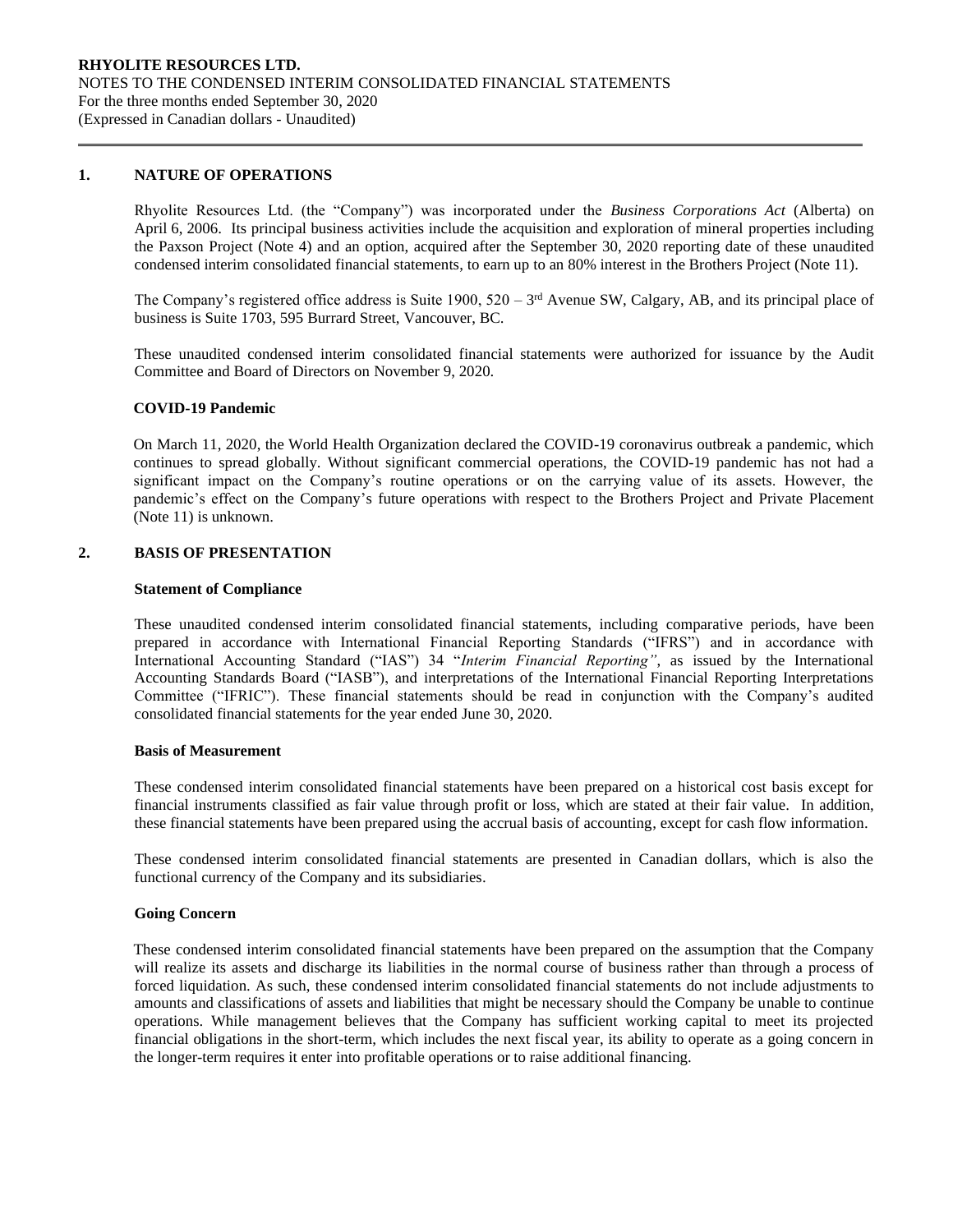# **3. SIGNIFICANT ACCOUNTING POLICIES AND ESTIMATES**

With the exception of changes to accounting policies as a result of amendments to IFRS, these condensed interim consolidated financial statements have been prepared according to the same accounting policies and are subject to the same areas of judgement, measurement estimates and uncertainties as those disclosed in Note 3 of the Company's audited financial statements for the year ended June 30, 2020.

## **4. EXPLORATION AND EVALUATION ASSETS - MINERAL PROPERTIES**

## **Paxson Gold Property, Alaska, U.S.**

The Company acquired through an internal staking program certain mineral claims in the eastern Alaska Range, southwest of Tok, Alaska (the "Paxson Project"). As of September 30, 2020, the Company has incurred staking costs of \$44,615 (June 30, 2020 - \$44,615) in acquiring these claims. Additionally, in the three months ended September 30, 2020, the Company recognized \$nil (2019 - \$2,863) in exploration expenses on the Paxson Project.

Title to mineral properties may be based on uncertain conveyance histories and therefore involves an inherent risk that title to the Company's mineral properties may be contested. The Company has investigated title to all of its mineral properties and, to the best of its knowledge, title to all of its properties is in good standing. Further, the Company has not been notified of any challenge to the validity of its claims.

# **5. AMOUNTS RECEIVABLE**

The Company's amounts receivable arise primarily from the refund of sales taxes from Canadian taxation authorities.

# **6. ACCOUNTS PAYABLE AND ACCRUED LIABILITIES**

Accounts payable and accrued liabilities relate to amounts owing for management, consulting and other professional services, including services provided by a related party (Note 8). All payables and accrued liabilities for the Company fall due within the next 12 months.

# **7. SHAREHOLDERS' EQUITY**

## **Authorized share capital**

Unlimited common shares, without par value. Unlimited preferred shares issuable in series, without par value.

No preferred shares were issued and outstanding during the three months ended September 30, 2020 or the year ended June 30, 2020.

There were no changes to the number of common shares outstanding during the three months ended September 30, 2020 or the year ended June 30, 2020. On September 30, 2020, during the three months then ended and during the entire year ended June 30, 2020, there were  $52,047,200$  common shares with an assigned value of \$6,244,992.

As further described in Note 11, on October 30, 2020, the Company issued 15,546,566 common shares to acquire all the outstanding share capital in 2777662 Ontario Inc. Also described in Note 11, on November 4, 2020, the Company announced a non-brokered private placement for the issuance of up to 15,000,000 common shares at a price of \$0.30 per share.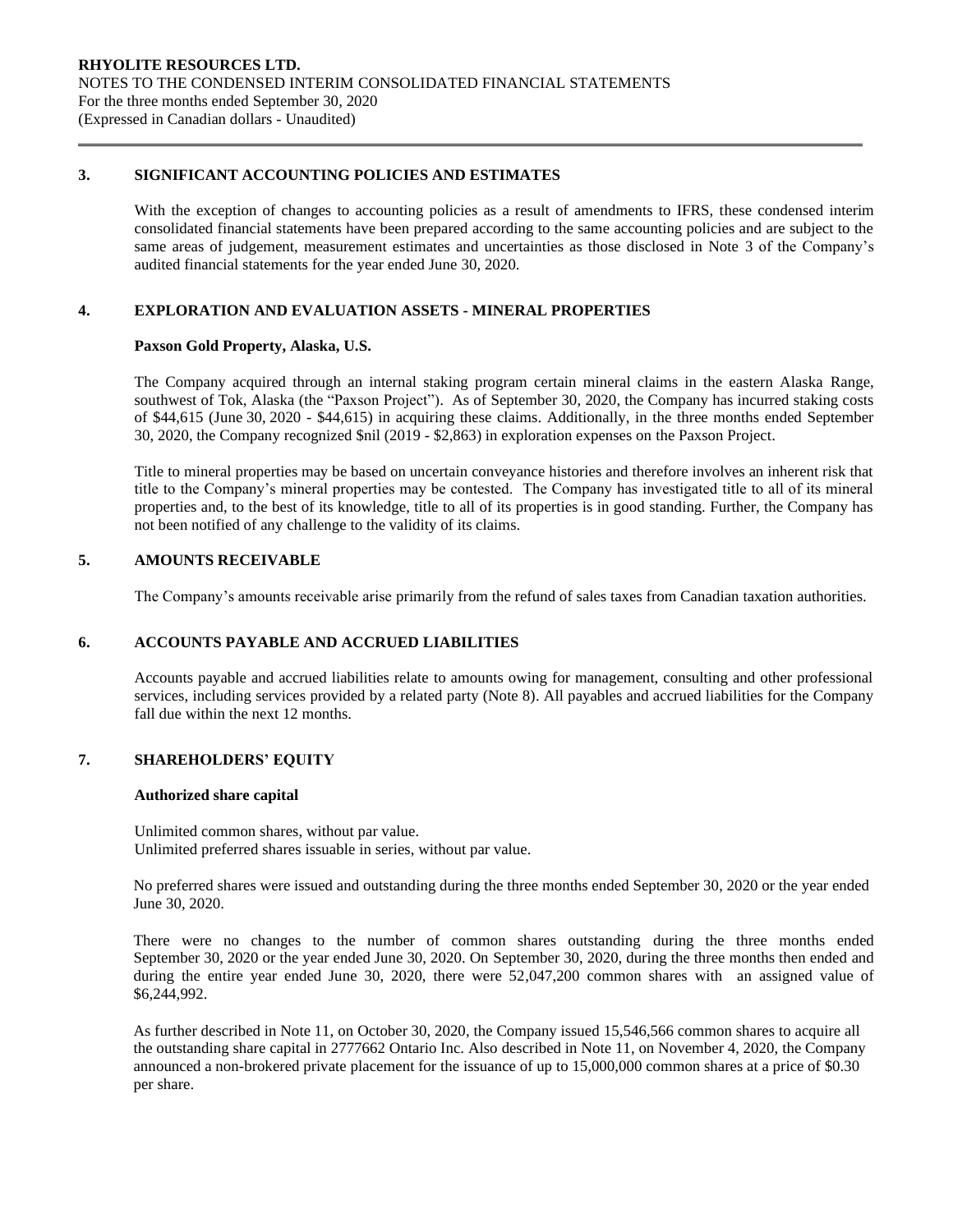# **7. SHAREHOLDERS' EQUITY** (cont'd…)

#### **Stock options**

The Company adopted an incentive stock option plan (the "Option Plan") which provides that the Board of Directors of the Company may from time to time, in its discretion, and in accordance with the Exchange requirements, grant to directors, officers, employees and technical consultants to the Company, non-transferable options to purchase common shares, provided that the number of common shares reserved for issuance will not exceed 10% of the issued and outstanding common shares. Such options will be exercisable for a period of up to 5 years from the date of grant. Vesting terms are determined by the Board of Directors at the time of grant.

There were no changes to the number of stock options outstanding during the three months ended September 30, 2020 or the year ended June 30, 2020 and the following incentive stock options were outstanding and exercisable on September 30, 2020:

|                    |                       | Number of      | Number of      |
|--------------------|-----------------------|----------------|----------------|
|                    |                       | <b>Options</b> | <b>Options</b> |
| <b>Expiry date</b> | <b>Exercise Price</b> | Outstanding    | Exercisable    |
| May 16, 2021       | 0.15                  | 450,000        | 450,000        |

#### **Per share amounts**

Weighted average per share amounts for the three months ended September 30, 2020 and 2019 are calculated as follows:

|                                                                 | <b>Three Months</b> | Three Months  |
|-----------------------------------------------------------------|---------------------|---------------|
|                                                                 | <b>Ended</b>        | Ended         |
|                                                                 | September 30,       | September 30, |
|                                                                 | 2020                | 2019          |
| Numerator                                                       |                     |               |
| Net Loss                                                        | \$11,876            | \$5,068       |
| Denominator                                                     |                     |               |
| Weighted average number of common shares outstanding, basic and |                     |               |
| diluted                                                         | 52,047,200          | 52,047,200    |
| Loss per common share, basic and diluted                        | (0.00)<br>\$        | (0.00)<br>\$  |

Diluted weighted average number of common shares outstanding for the three months ended September, 2020 and 2019 exclude the impact of stock options outstanding as their inclusion is anti-dilutive in periods when a loss is incurred.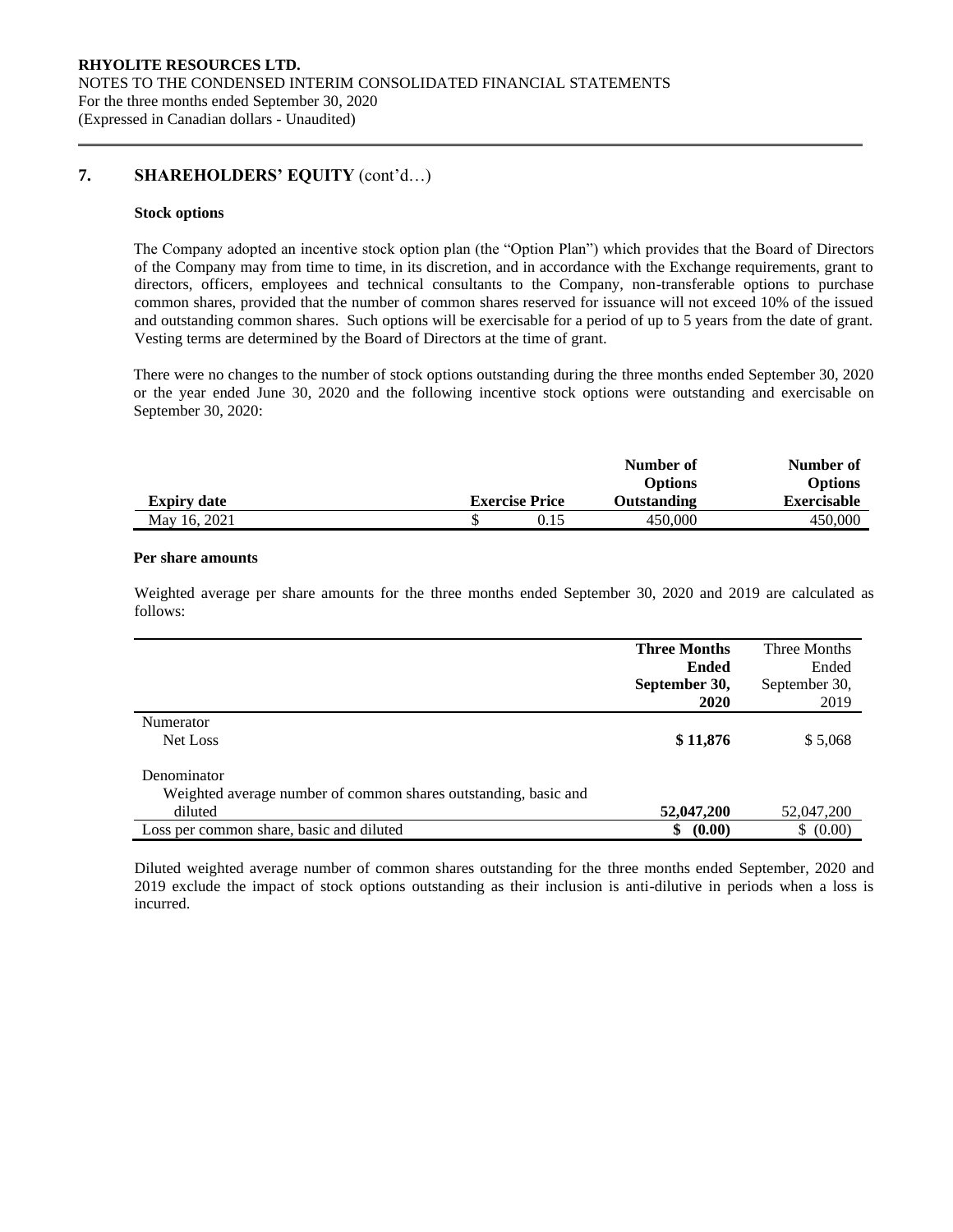## **8. RELATED PARTY TRANSACTIONS**

The Company is party to a corporate service agreement with Earlston Management Corp. ("Earlston"), a company a company that provides key management services to the Company. The Company pays Earlston a fee of \$4,000 per month and out-of-pocket costs for standard management and office services. Earlston also provides occasional consulting, project management or other support services which are billed separately from the standard rate. The Company incurred a \$12,000 expense for office administration and facilities provided by Earlston for the three months ended September 30, 2020 (2019 – \$12,000).

Accounts payable and accrued liabilities as at September 30, 2020 includes \$4,308 (June 30, 2020 - \$4,306) in amounts owing to Earlston.

# **9. FINANCIAL INSTRUMENTS AND RISK MANAGEMENT**

As at September 30, 2020, the Company's financial instruments comprise cash, amounts receivable and accounts payable and accrued liabilities. The fair values of amounts receivable and accounts payable and accrued liabilities approximate their carrying values due to their short-term maturity. Fair values of financial instruments are classified in a fair value hierarchy based on the inputs used to determine fair values. The levels of the fair value hierarchy are as follows:

- Level 1 Unadjusted quoted prices in active markets for identical assets or liabilities;
- Level 2 Inputs other than quoted prices included in Level 1 that are observable for the asset or liability, either directly (i.e. as prices) or indirectly (i.e. derived from prices); and
- Level 3 Inputs that are not based on observable market data (unobservable inputs).

As at September 30, 2020, the fair value of cash held by the Company was based on Level 1 of the fair value hierarchy.

The Company's risk exposures and the impact on the Company's financial instruments are summarized below:

## *Credit risk*

Credit risk is the risk of an unexpected loss if a customer or third party to a financial instrument fails to meet its contractual obligations. The Company's credit risk is primarily attributable to its cash and amounts receivable. The Company limits exposure to credit risk by maintaining its cash with large financial institutions. The Company does not have cash that is invested in asset backed commercial paper. The Company's amounts receivable consists of sales tax refundable from the Canada Revenue Agency and is not subject to significant credit risk.

## *Liquidity risk*

Liquidity risk is the risk that the Company will not be able to meet its financial obligations as they fall due. The Company ensures there is sufficient capital to meet short-term operating requirements, after taking into account cash flows from operations and the Company's holdings of cash. The Company believes that these sources are sufficient to cover these likely short-term cash requirements, but that additional funding may be required to meet long-term requirements. As at September 30, 2020, the Company had a cash balance of \$2,564,654 to settle current liabilities of \$13,745. The Company's financial liabilities have contractual maturities of 30 days or are due on demand and subject to normal trade terms.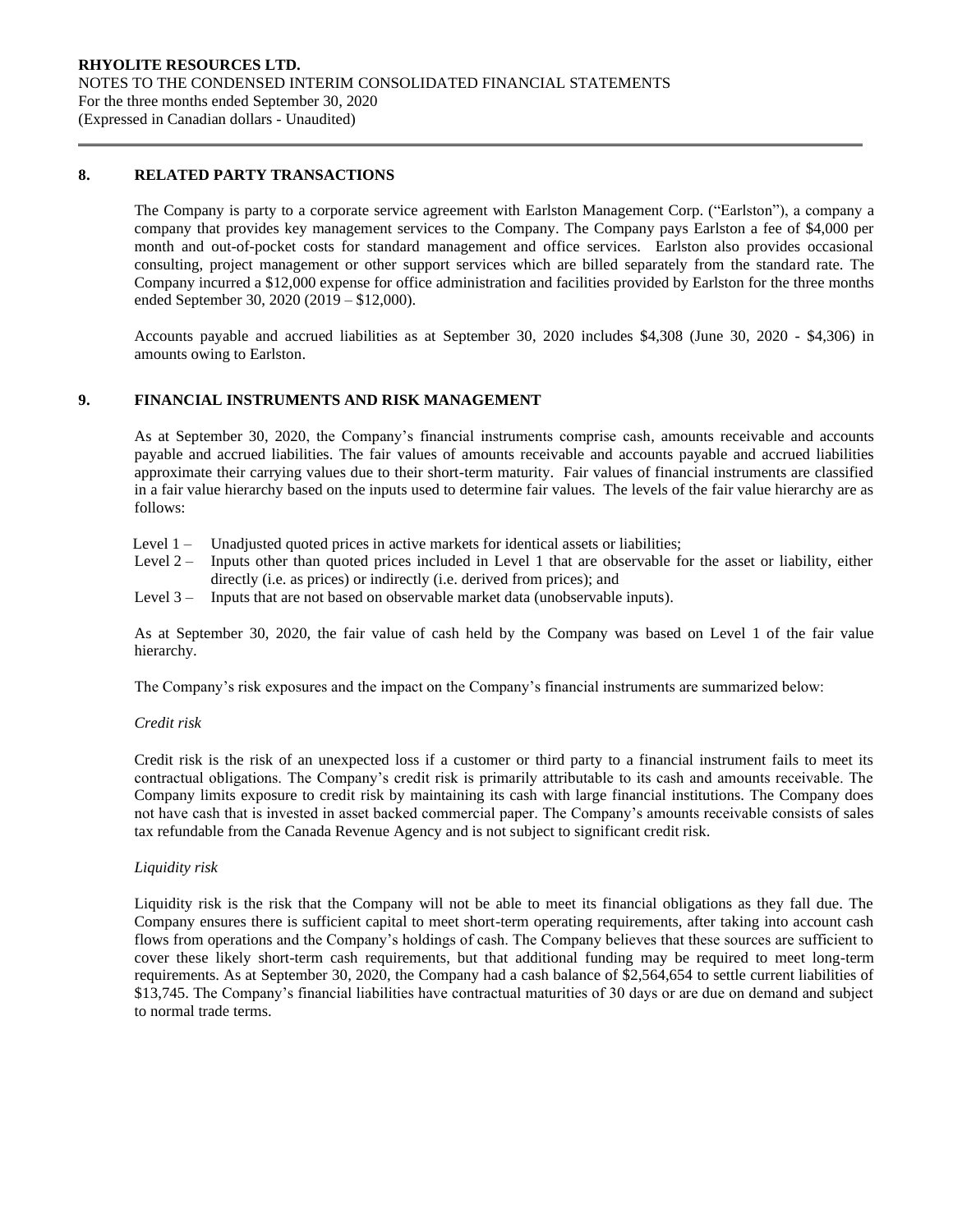# **9. FINANCIAL INSTRUMENTS AND RISK MANAGEMENT** (cont'd…)

#### *Market risk*

Market risk is the risk of loss that may arise from changes in market factors such as interest rates, foreign exchange rates, and commodity and equity prices.

#### i. Interest rate risk

Interest rate risk arises from changes in market rates of interest that could adversely affect the Company. The Company currently has no interest-bearing financial instruments other than cash, so its exposure to interest rate risk is insignificant.

#### ii. Foreign currency risk

Foreign currency risk is the risk that is related to the fluctuation of foreign exchange rates. The Company has exploration and evaluation activities in Alaska, USA and costs related to this activity are typically incurred in US dollars while funds are typically raised by the parent company in Canadian dollars. While foreign exchange risks have not been significant in recent years as the Company has not incurred significant foreign-denominated expenses, it is expected that this risk will become more significant as the Company incurs expenditures in relation to the Brothers Project in Suriname (Note 11).

## iii. Price risk

The Company holds no marketable securities or non-cash assets that are classified as financial instruments and, consequently, has no exposure to the price fluctuations of such instruments.

## **10. CAPITAL MANAGEMENT**

The Company defines capital that it manages as its shareholders' equity. It manages and adjusts its capital structure based on the funds available to the Company, in order to support the acquisition, exploration and development of mineral properties. The Board of Directors does not establish quantitative return on capital criteria for management, but rather relies on the expertise of the Company's management to sustain future development of the business.

The properties in which the Company currently has an interest are in the exploration stage; as such the Company is dependent upon external financings to fund activities. In order to carry out planned exploration and pay for administrative costs, the Company will spend its existing working capital and will attempt to raise additional funds as needed.

Management reviews its capital management approach on an ongoing basis and believes that this approach, given the relative size of the Company, is reasonable.

The Company's capital management objectives, policies and processes have not changed in the three months ended September 30, 2020. The Company is not subject to any externally imposed capital requirements.